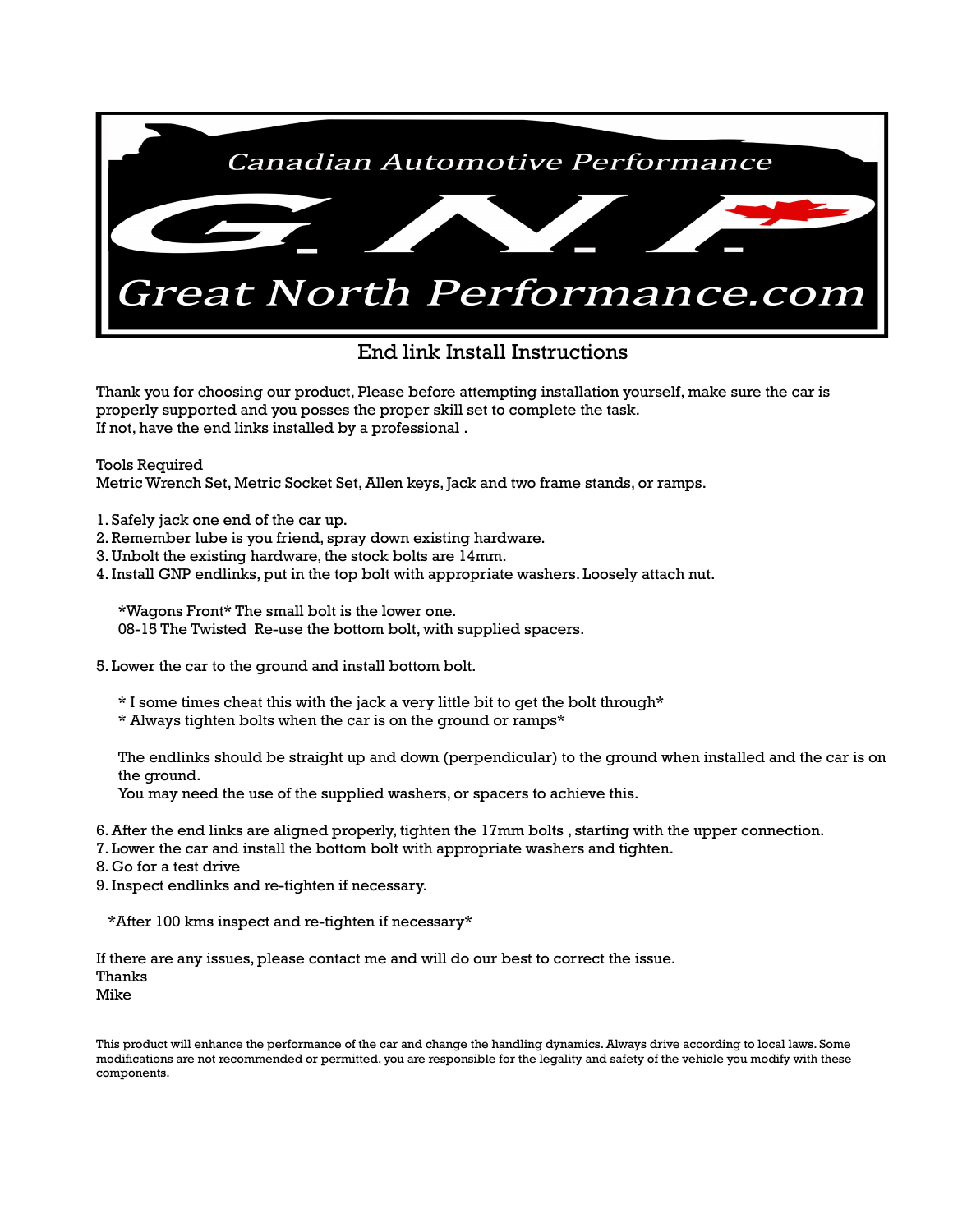

Washer placement without spacer. The sway bar will be connected between the large and small washers.



This product will enhance the performance of the car and change the handling dynamics. Always drive according to local laws. Some modifications are not recommended or permitted, you are responsible for the legality and safety of the vehicle you modify with these components.